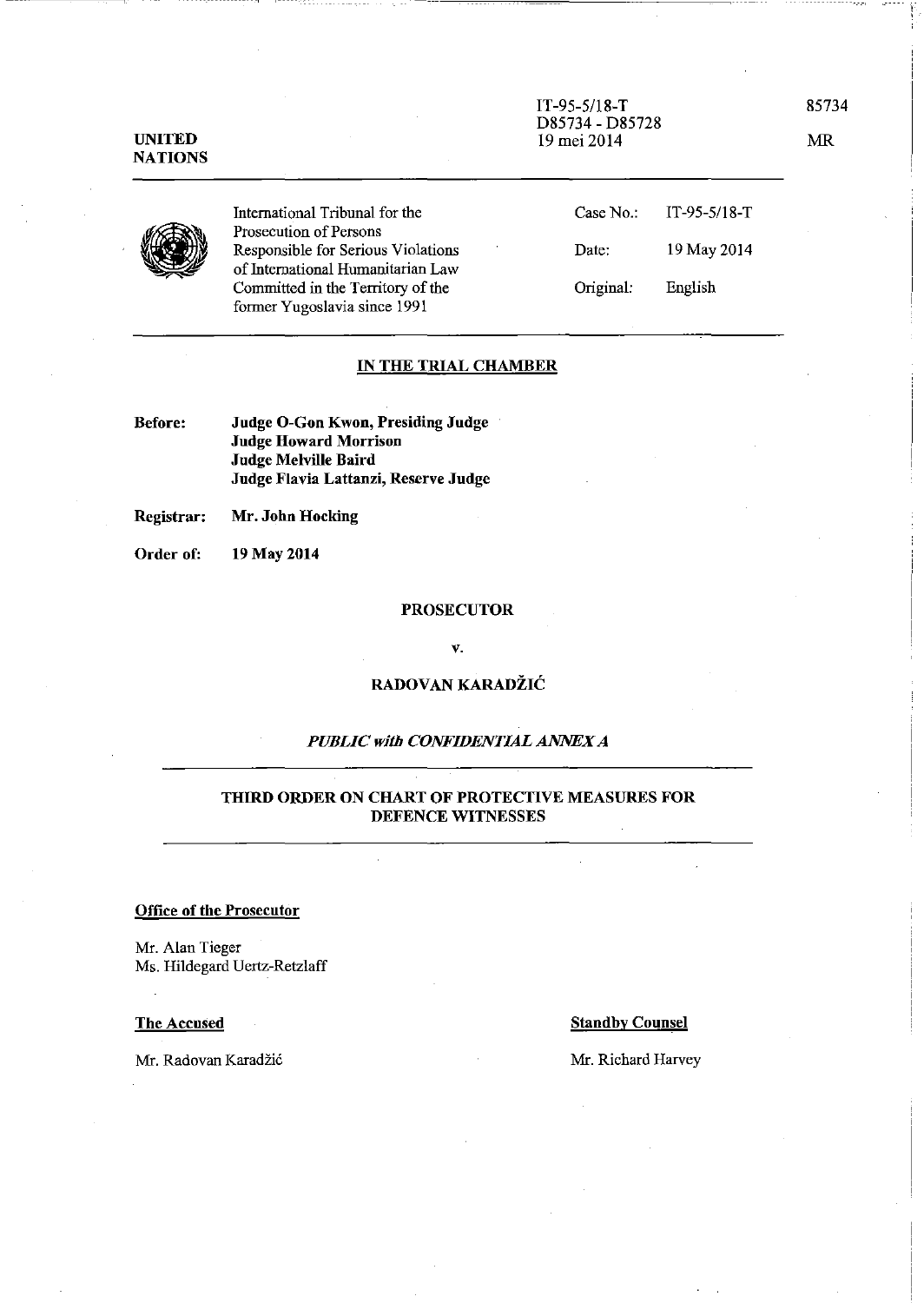**THIS TRIAL CHAMBER** of the International Tribunal for the Prosecution of Persons Responsible for Serions Violations of International Hmnanitarian Law Committed in the Territory of the fonner Yugoslavia since 1991 ("Tribunal");

**NOTING** its confidential "Decision on Protective Measures for Witnesses", issued on 24 July 2009, by which it created a chart including a comprehensive list of all the protective measures which are in force for witnesses appearing on the Office of the Prosecutor ("Prosecution")'s Rule 65 *ter* witness list ("Prosecution Chart");

**NOTING** also its "Second Order on Chart of Protective Measures for Defence Witnesses", issued on 12 December 2013 ("Second Order"), in which it created a similar comprehensive list of all protective measures which are in force for witnesses appearing on the Accused's Rule 65 ter list ("Defence Chart") as it did with the Prosecution Chart;

**NOTING** the "Further Order on Closure of Defence Case", issued on 2 May 2014, wherein the Chamber ordered that the Defence case shall be considered to have closed on 1 May 2014;

**HAVING** reviewed submissions received from the parties since issuing the Second Order, as well as the Chamber's own decisions on the matter,<sup>1</sup> and having revised the Defence Chart as it has deemed appropriate;

**PURSUANT TO** Articles 20, 21, and 22 of the Tribunal's Statute, and Rules 54, 69, 70, 75, and 79 of the Tribunal's Rules of Procedure and Evidence ("Rules");

**HEREBY ORDERS** that the revised Defence Chart, as set out in Confidential Annex A to this Order, and as further revised in light of any later procedure and/or decisions on protective measures, shall remain the primary record of protective measures in force for all Defence witnesses **in the case; and** 

**<sup>1</sup>The Chamber notes that it admitted the prior evidence of witness KW582 pursuant to Rule 92** *quater* **of the Rules.**  *See* **Decision on Accused's Motion to Admit Testimony** of Witness **KW582 Pursuant to Rille 92** *quater,* **3 February 2014, para. 20. The Chamber considers that the protective measures granted to KW582 in previous cases in which he testified continue to apply** *mutatis mutandis* **in these proceedings pursuant to Rule 75(F)(i) of the Rules and will note their continuation in this case.** *See* **Confidential Annex A.**